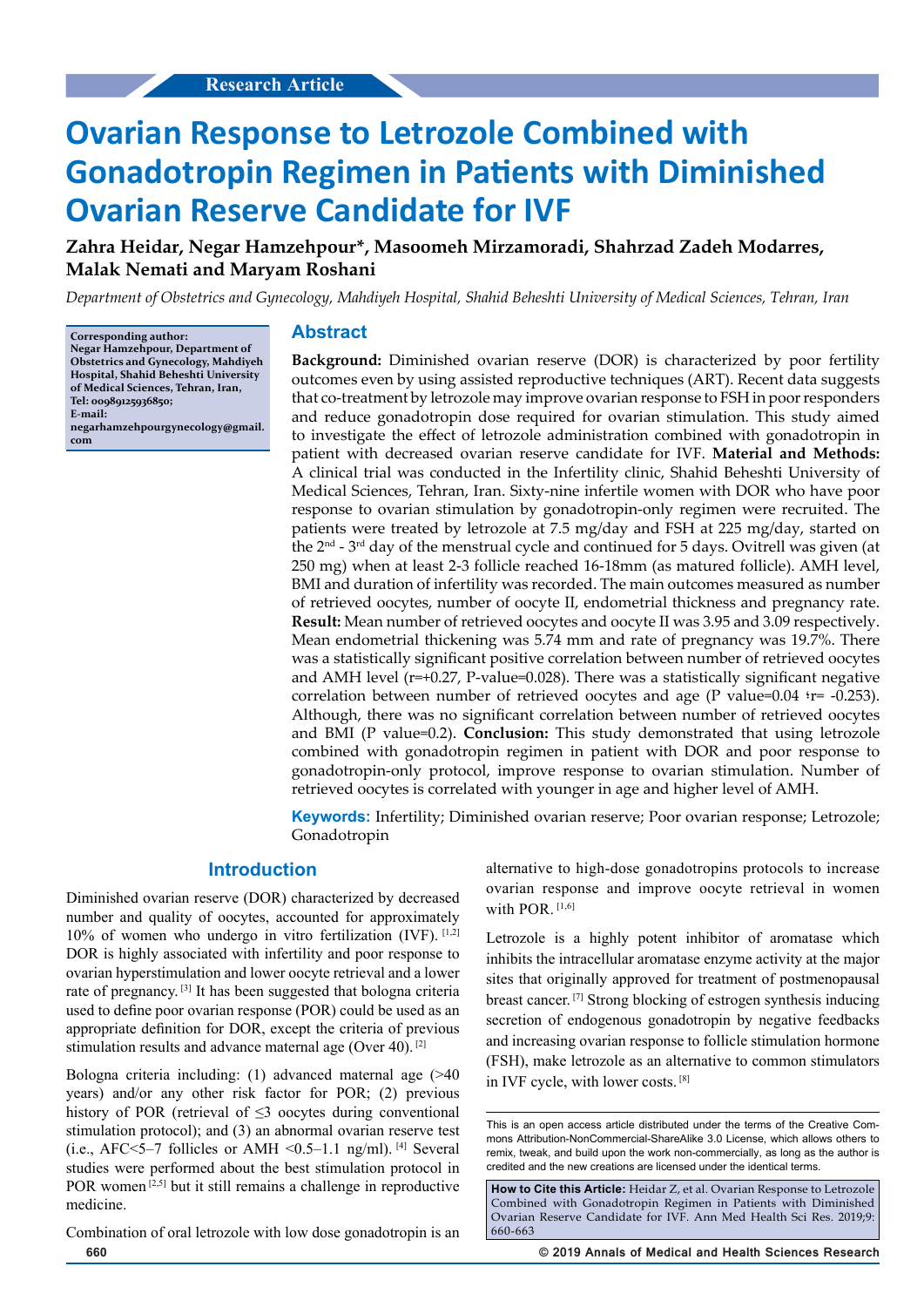Some studies, reported that using letrozole as an adjuvant therapy could reduce gonadotropin consumption in addition to increase number of retrieved oocytes and implantation rate. [9-12] This study aimed to determine ovarian response to induction ovulation by minimally-stimulation protocol of letrozole+gonadotropin in women with DOR candidate for IVF.

## **Materials and Methods**

#### **Study design**

This study was performed as a clinical trial in the Infertility clinic, Mahdieh Hospital, Shahid Beheshti University of Medical Sciences, Tehran, Iran between March 2017 and January 2019. Women who attended the infertility clinic of Mahdieh Hospital were recruited.

Subjects had to have all of the following criteria:

- Age 18-42 years,
- Diminished ovarian reserve defined by the Bologna criteria;  $[4]$  the patients have to be met at least two of the following three bologna criteria: (1) advanced maternal age (>40 years) and/or any other risk factor for POR; (2) previous history of POR (retrieval of  $\leq$ 3 oocytes during conventional stimulation protocol); and (3) an abnormal ovarian reserve test (i.e.,  $AFC \leq 5-7$  follicles or  $AMH \leq 0.5-1.1$  ng/ml).

The study was approved by Ethics committee of Shahid Beheshti University of Medical Sciences for the use of letrozole for ovarian stimulation.

All patients who met the criteria were informed about the potential benefits and risks of protocol and ethical consent was obtained.

#### **Patients and stimulation protocol**

Seventy-two patients met our inclusion criteria and enrolled in this study. Serum levels of anti-mullerian hormone (AMH) was measured in all patients and recorded before starting stimulation protocol. Patients who did not receive any hormonal treatment in the last two months started the treatment protocol.

Ovarian hyper stimulation was initiated with Letrozole 7.5 mg/ day (Famaroz 2.5, SOHA pharmaceutical company, Tehran) and gonadotropin 225 mg/day (Gonal-F; Merck KGaA, Darmstadt, Germany) on day 3 of menstrual cycle and continued for the next 5 days.

Ovarian follicular development, follicular count and endometrial thickening were monitored by fellowship of infertility using transvaginal ultrasonography with high-frequency endo-vaginal probe (7.5 MHz) before drug administration on cycle day 2 or 3. After completing 5-day stimulation protocol, ovarian follicular development was observed for matured follicles every 2-3 days using transvaginal ultrasound according to previous condition. To trigger ovulation, subcutaneous human chorionic gonadotropin (hCG) 250 microgram (Ovitrelle, Merck KGaA, Darmstadt, Germany) was injected when at least two follicles reached 16- 18 mm in mean diameter. Ovarian puncture was carried out and oocytes were retrieved in 36 h after hCG injection. Number and quality of retrieved oocytes were recorded by laboratory of embryology as well. If the infertility specialist observed no follicular growth on ultrasonography after 5days following complete stimulation protocol, cycle was recorded as cancelled.

In vitro fertilization was performed and embryo transferred 72h after fertilization. 2 weeks after embryo transferring, βhCG serum levels were measured by ELISA test and recorded. Chemical pregnancy was considered in such patients with βhCG serum levels ≥30 mIU/mL. Ultrasound was carried out in 3 weeks after positive βhCG to confirm clinical pregnancy by presence of FHR.

All patients' data included age, body mass index (BMI), AMH level, and endometrial thickness, total number of oocytes, number of Metaphase II oocytes, βhCG and FHR were recorded in prepared checklists and was available for the analysis.

#### **Statistical analysis**

Statistical analysis was performed using Statistical Package for the Social Sciences, version 22.0 (SPSS, Chicago, USA). Descriptive statistics for variables were reported as mean  $\pm$ standard deviation (SD). The Kolmogorov–Smirnov test was used to test the normal distribution of variables. Spearman correlation test was performed to consider correlation of variables and outcomes. The two-tailed P-value  $\leq 0.05$  was considered statistically significant.

#### **Results**

From seventy-two patients who met the inclusion criteria, three patients were excluded because of poor compliance for taking medication or not attending to clinic at follow-up time and sixty-nine patients continued to the end of the protocol. Patients were in the mean age of 35.3 years, majority of whom (58.8%) were estimated as overweight considering to their BMI. Characteristic data, AMH serum level and duration of infertility are summarized in Table 1.

4.34% of patients presented no response to stimulation regimen and reported as cancelled cycle (n=3).

Mean number of retrieved oocytes following letrozole+ gonadotropin stimulation was 3.95 [Table 2]. Mean number of oocytes M II and endometrial thickness were summarized in Table 2 as well.

Of total 66 patients, chemical pregnancy rate was 19.7% (n=13), and clinical pregnancy rate was 16.7% (n=11). Miscarriage took place in 2 patients (rate=3.03%).

| Table 1: Characteristic data. |                  |        |       |       |  |  |  |
|-------------------------------|------------------|--------|-------|-------|--|--|--|
|                               | Mean ± SD        | Median | Min   | Max   |  |  |  |
| Age                           | $35.39 \pm 4.68$ | 36.00  | 21.00 | 42.00 |  |  |  |
| <b>BMI</b>                    | $25.99 \pm 3.88$ | 25.00  | 19.70 | 37.80 |  |  |  |
| AMH                           | $88.72 \pm 1.04$ | 65.00  | 0.05  | 6.00  |  |  |  |

| Table 2: Treatment outcomes in patients treated with letrozole + |  |  |
|------------------------------------------------------------------|--|--|
| gonadotropin protocol.                                           |  |  |

|                               | N  |      | Minimum Maximum | Mean   | <b>Std. Deviation</b> |
|-------------------------------|----|------|-----------------|--------|-----------------------|
| Total oocyte<br>count         | 66 | 0.00 | 17.00           | 3.9545 | 3.38                  |
| Oocyte II count 66            |    | 0.00 | 15.00           | 3.0909 | 3.00                  |
| endometrial<br>thickness (mm) | 65 | 3.00 | 9.40            | 5.7431 | 1.63                  |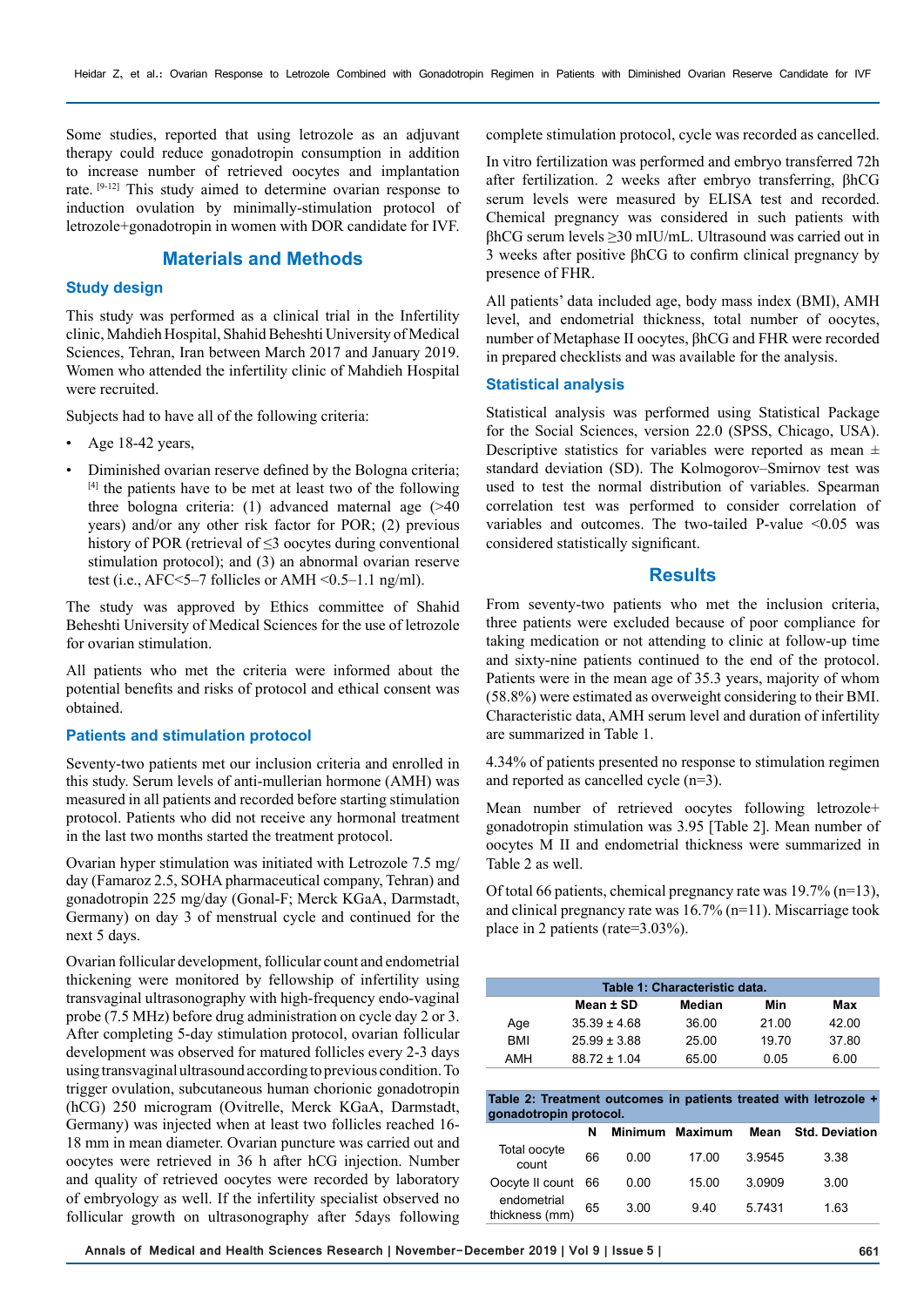Nonparametric correlation test revealed a significant negative statistical correlation between patient's age and number of retrieved oocytes following treatment regimen (P=0.04, correlation coefficient  $r = -0.253$ ). Furthermore, there was no significant correlation between BMI and number of retrieved oocytes ( $P > 0.05$ ). We found a significant positive statistical correlation between AMH level and number of retrieved oocytes (P=0.028, correlation coefficient  $r=+0.27$ ), however data analysis showed no significant correlation between AMH level and number of oocyte M II (P>0.05) (data not shown).

#### **Discussion**

Recent data have confirmed the potential beneficial effect of letrozole administration in reduction of gonadotropin dosage used to induce ovulation in poor ovarian responders. [9,12,13] Since aromatase inhibitors lead to increase FSH secretion by suppressing estradiol synthesis, it is expected that combination use of letrozole could improve number of retrieved oocytes. [7,8] This was justified by such literature demonstrated a significant increase in number of retrieved oocytes using letrozole combined with FSH/hMG antagonist when compared with letrozole-free protocol (6.1 vs. 4.3) in POR patients. [11] However, Ebrahimi and colleagues determined that adding letrozole to GnRH antagonist protocol as an adjuvant therapy has no significant effect on oocyte count (2.8  $\pm$  1.09 in letrozole+ antagonis group vs. 2.6  $\pm$ 1.5 in placebo+ antagonist group). Furthermore, they achieved the mean oocyte II number of  $2.03 \pm 0.12$  by using letrozole. [10] Another study reported the mean number of  $1.6 \pm 0.8$  oocyte retrieved from poor ovarian responders underwent let+rFSH protocol, which was not significantly different in comparison with GnRH agonist +FSH protocol. [12] In our investigation of letrozole effects in infertile women with DOR, higher number of retrieved oocytes were achieved  $(3.95 \pm 3.3)$ , while all of them had previously represented low response (lower than 3 retrieved oocytes) following gonadotropin-only stimulation protocol.

Poor responders are used to represent more cancelled cycles of which not proceeding to oocyte retrieval leading to low pregnancy rate. In our study, chemical and clinical pregnancy rates were 19.69% and 16.66% respectively. Ebrahimi reported 25.7% chemical and 14.3% clinical pregnancy among 35 patients after treating by letrozole+GnRH antagonist and it was higher than GnRH protocol; however it has been revealed in their study that letrozole effect on pregnancy rate was not significant. <a>[10]</a> Whereas our study revealed that letrozole presented a successful role in treatment of patients who were poor responder to gonadotropin-only protocol.

In our study the cancelation rate was very low (4.34%) despite the higher sample size compare to similar works have been done by other investigations. [10,12] Bastu et al. reported the cancellation rate of 24% per 31 patients received letrozole combined with low dose gonadotropin, though it was not different to whom not receiving letrozole in their therapeutic regimen. [14] Other work in relatively similar protocols confirmed this result and reported the cancellation rate of 15.5% due to low response in letrozole+FSH/hMG-ant protocol. [11]

While, our patients represented mean endometrial thickness 5.74  $±$  1.6 mm, other studies reported more endometrial thickening.

Goswami et al. indicated the mean endometrial thickening of 8.5  $\pm$  0.4 mm in FSH+letrozole group on day of hCG administration. [12] Also, Mitwally et al. reported similar endometrial thickening of  $8.8 \pm 0.09$  mm following administration of letrozole+FSH, while it was not significantly different to FSH-only group. [9] However, in comparison to clomiphene citrate, letrozole seems to have a notably effect on endometrial thickness which has been stated by recent studies. [15]

One of the factors that are probable to be associated with ovarian response to stimulation is the serum level of anti-mullerian hormone (AMH) that its prognostic value has been studied recently. [16-18] Knez et al. investigated AMH value of prediction of response to ovarian stimulation in 623 patient undergoing stimulation protocol by agonist or antagonist of GnRH and determined that AMH level is significantly associated with number of retrieved oocytes  $(r=0.667, P<0.001)$  and could be an accurate predictor of excessive and poor responses to stimulation protocols as well. [17] The correlation of AMH level and retrieved oocytes count has been proved in literature. [19-21] Our data analysis represented a notably positive correlation between AMH level and number of retrieved oocytes (r=+0.27, P=0.028). We also found no correlation between patient's BMI and retrieved oocytes  $(P>0.2)$ . Furthermore, we investigated whether the number of retrieved oocyte is associated with patient's age and consequently found that there was a negative actuarial association between age and the number of retrieved oocytes (r=-0.256, P=0.040). This result was in concordance with the available literature. [13,16] However, Saliva et al. found age as an independent marker for ovarian response to stimulation and has no correlation with retrieved oocytes count. [17]

# **Conclusion**

Administration of letrozole in combination with gonadotropin regimen in patient with DOR who represented inadequate response to gonadotropin-only stimulation protocol, could improve ovarian response and lead to successful clinical pregnancy (rate of 16.66%). Consequently, combination use of letrozole is a suggestive choice in the case of unsuccessful gonadotropin stimulation. Increase number of retrieved oocytes is statistically associated with younger ages and higher level of AMH as well. Hence, it is predictable that infertility treatment in patients with DOR with lesser age is relatively more successful and considering to AMH level we could evaluate outcome prognosis in these patients. However, further investigations are needed to more accurately predict this prognosis.

## **Competing Interest**

The authors declare that they have no competing interests.

## **Acknowledgments**

Thereby, we want to appreciate all of our patients for their kind cooperation and all of our colleagues for their efforts in the scientific implementation of the project.

#### **References**

1. Jirge P. Poor ovarian reserve. Journal of Human Reproductive Sciences. 2016;9:63-69.